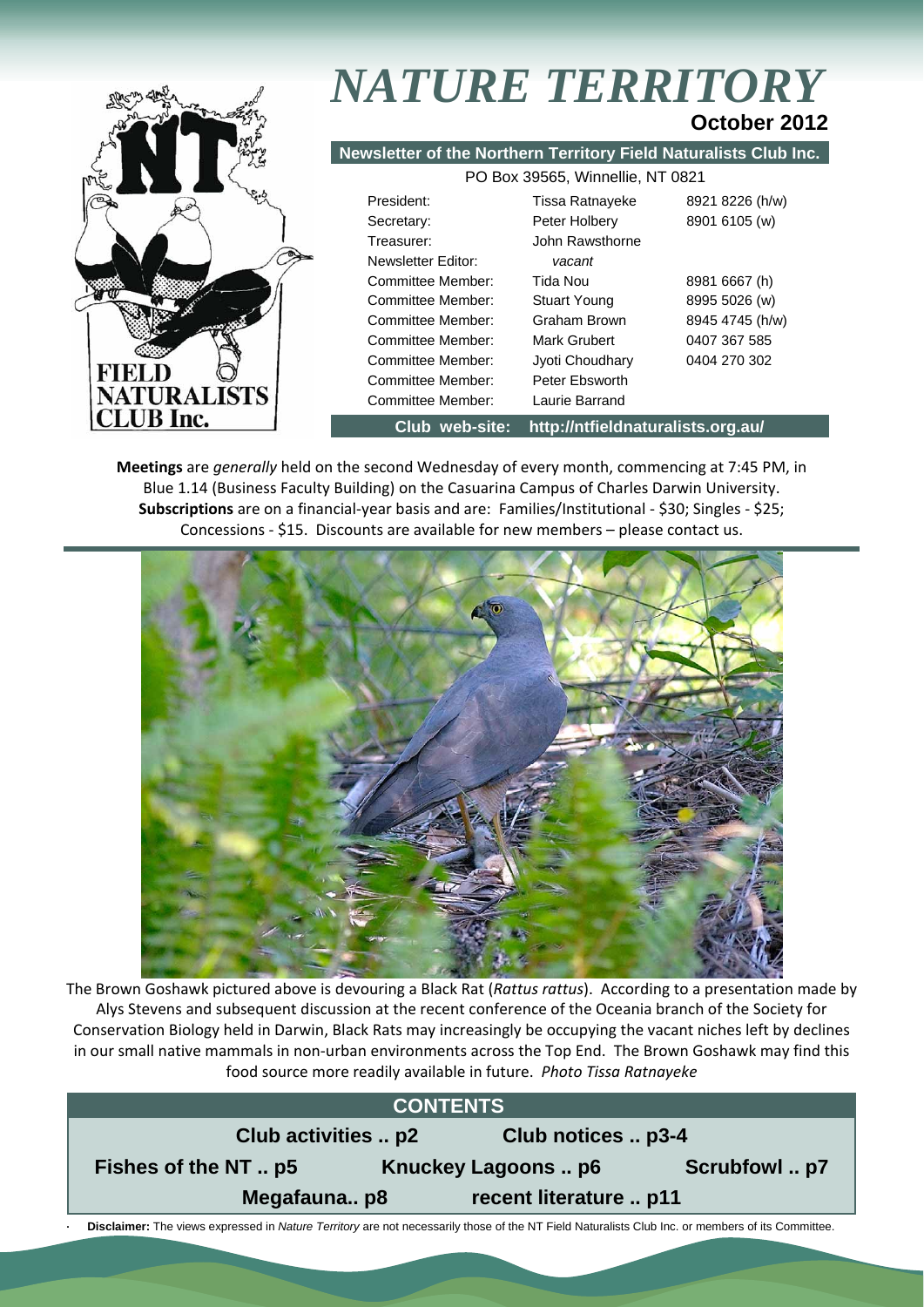# **Club activities**

**October meeting.** Wednesday October 10, 7:45 PM. Blue 1.14 (Business Bldg.), CDU Casuarina.

## **Bill Pettit**

# **Ecology of mosquitos and midges in the Top End**

The climatic and tidal conditions of the late dry season and the build-up can have a dramatic effect on increases in the populations of northern salt marsh mosquitoes (*Aedes vigilax*) and biting midges (especially *Culicoides ornatus*) in coastal areas across the Top End.

Bill Pettit is a Medical Entomologist with the Medical Entomology Unit of the Centre for Disease Control, NT Dept. of Health. He has been with the unit since 2004, and during that time has worked in Tennant Creek eliminating the dengue mosquito from the NT, and assisted the Timor Leste Ministry of Health with their dengue vector control strategies and activities over a 3.5 year period.



Bill's timely talk will look at the ecology of these species and the main drivers for increases in these biting insect pests in the Top End. His talk will also look at the range of self protection measures against biting insects that are currently available to those who embrace an outdoors lifestyle.



*Above: Bill Pettit chasing dengue mosquitoes (*Aedes aegypti*) in Tennant Creek (Medical Entomology photo)*

*(Ed: all I see when I look at the photo above is Dan Ackroyd in Ghostbusters!);* 

*Left:* Aedes vigilax *(northern saltmarsh mosquito) (Stephen Doggett, Westmead Hospital)*

**●●●●●●●●●●●●●●●●●●●●●●●●●●●●●●●●●●●**

**November meeting:** Greg Miles, "The Conservation Crisis in Kakadu National Park – and what can be done about it", 14 November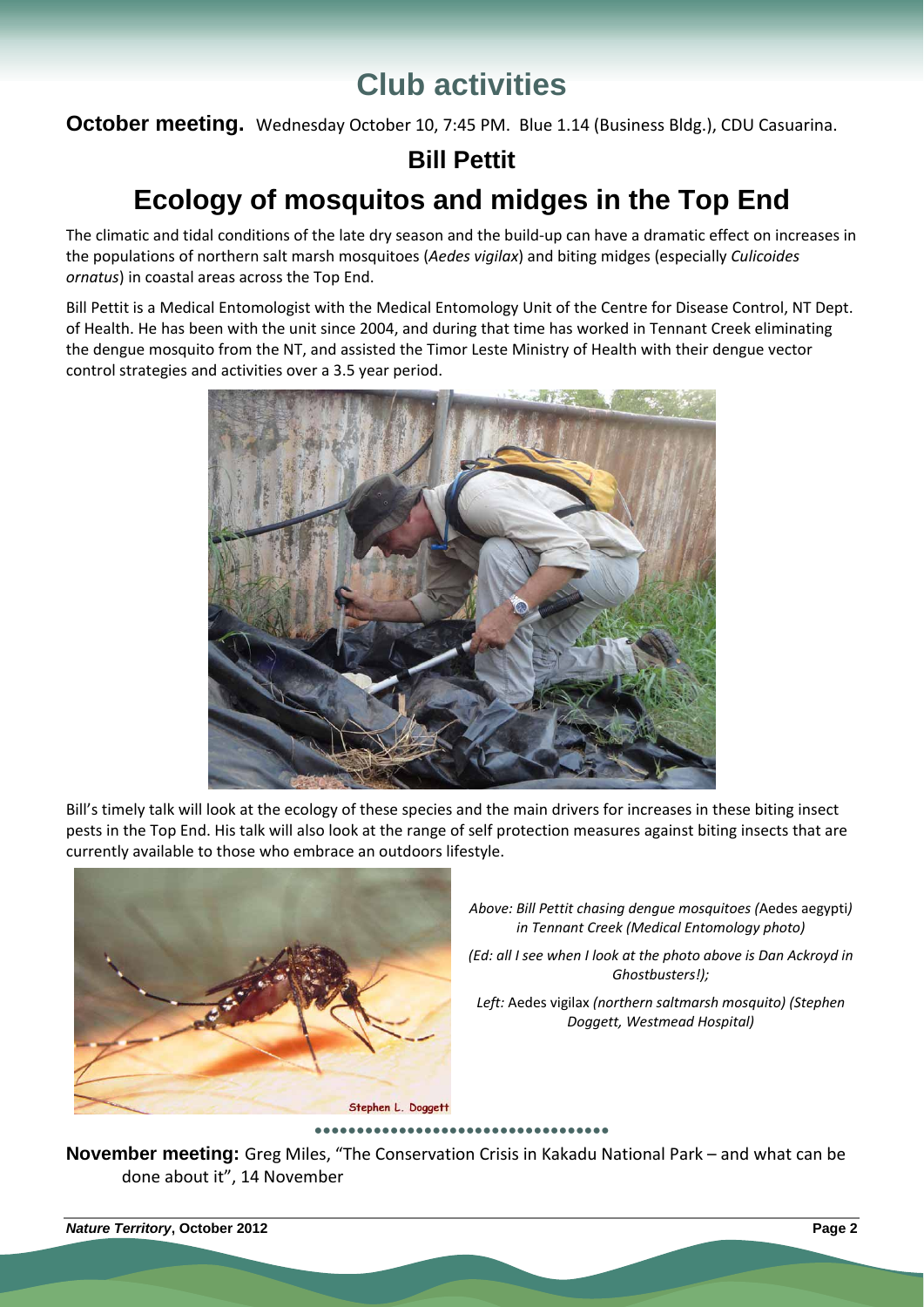# **Club activities**

### **October field trip.** Friday‐Sunday October 12‐14, Litchfield NP.

### **Night Stalk at Litchfield National Park**

Night Stalk is a national event coordinated by Perth Zoo. It is a great way to become involved in community conservation action and to learn about our native animals, their habitat and their threats. Night Stalk is easy, fun and something everyone can do. All you need is a torch and a copy of the Spotter's Log; record all of the mammals, birds, reptiles and frogs that you find and combine your records with those from all participants at the Litchfield event on 13 October.



The information from surveys nationwide is collated and made available online for interested members of the community. Particularly interesting sightings of species are also sent to conservation agencies. This regular monitoring can help the community realise which species live in the various habitats of Australia and in turn we hope will encourage conservation action to help protect and preserve the important biodiversity that surrounds us. Further details are available at http://www.perthzoo.wa.gov.au/act/night-stalk/.

#### **NT Field Naturalists Club Involvement**

The club is once again fortunate enough to be invited by NT Parks and Wildlife to camp at Litchfield NP in conjunction with the Night Stalk event. Field Nats have been offered use of the Special Interest Group (SIG) facility near Buley Rockholes for overnight camping on Friday and Saturday night 12‐13 October. Those of us who attended the Twitchathon weekend last year can attest to the excellence of the SIG facilities and the friendliness and warm welcome of Parks and Wildlife staff.

Sean Webster from NT Parks and Wildlife is keen to encourage Field Nats to use the weekend for a range of activities, including bird surveys during the day, the Night Stalk activities on Saturday night and (subject to interest of enough people) trapping transects on Saturday night.

If you are interested in attending this excellent event, please register your interest with John Rawsthorne *kim\_john@bigpond.net.au* or Amanda Lilleyman *Amanda.lilleyman@students.cdu.edu.au* . Further details of the event will be provided to interested club members. Non-camping participants are also welcome. There are limited camping spots at the SIG facility, so don't miss out!



*A 2m+ Darwin Carpet Python from a recent NT Night Stalk event. Photo NT Parks & Wildlife facebook page*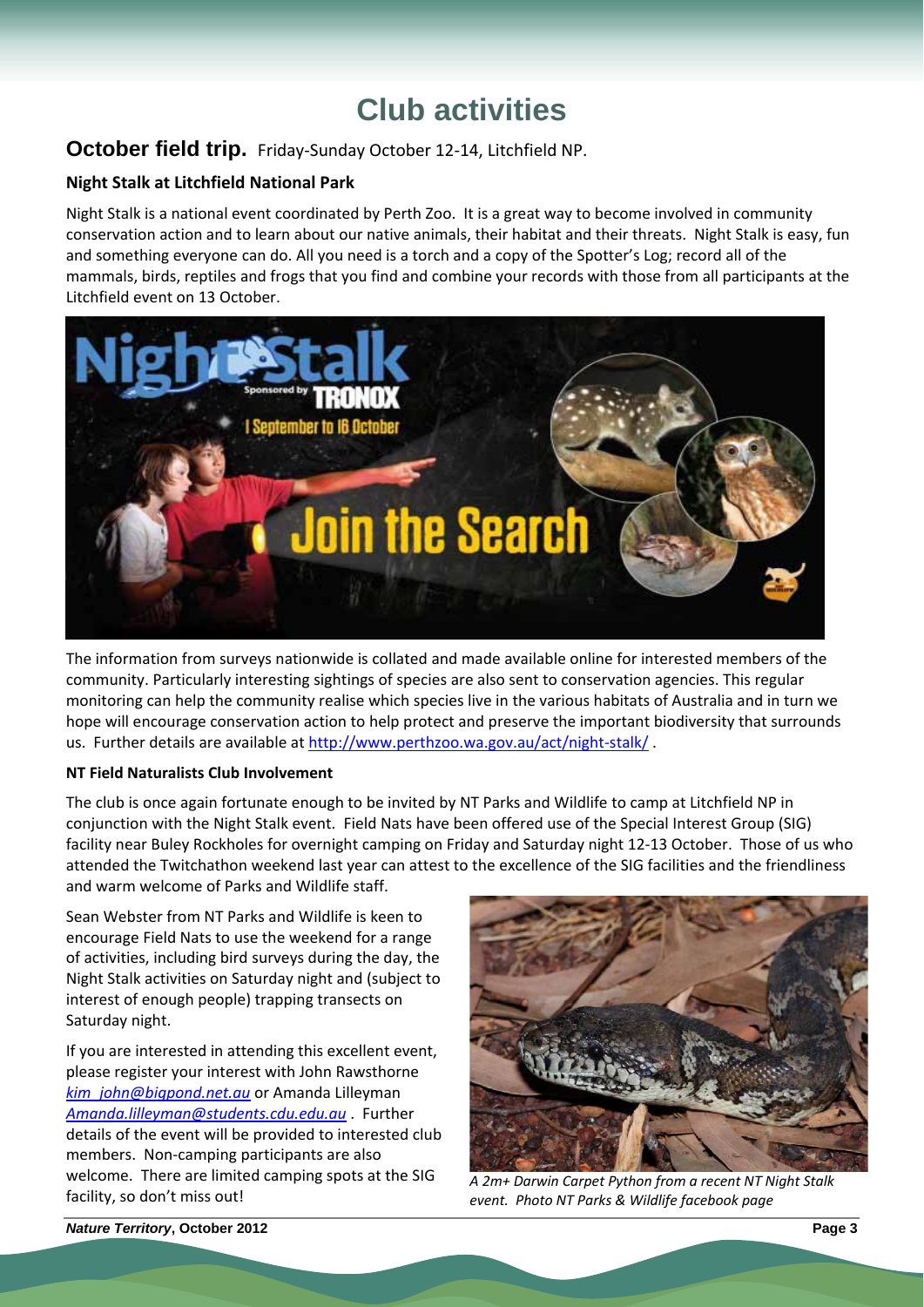# **Club notices**

**Thank you: Tissa Ratnayeke** edited the previous issue. It was printed by **Stuart Young**, proof‐read by **Tissa Ratnayeke** and collated and mailed by **Anne Highfield**. It was printed using equipment kindly made available by **Michael Gunner MLA** at his Fannie Bay electoral office.

#### **●●●●●●●●●●●●●●●●●●●●●●●●●●●●●●●●●●●**

**Result of AGM elections** All were elected unopposed so no voting was required. **Tissa Ratnayeke** was reelected as President, **Peter Holbery** as Secretary and **John Rawsthorne** the position of Treasurer. **Graham Brown, Tida Nou, Mark Grubert, Jyoti Choudhary** and **Stuart Young** were re‐elected as Committee members. New faces to the Committee are **Peter Ebsworth** and **Laurie Barrand**. Thanks are due to those who have volunteered again, those who have volunteered for the first time, and those who have served in the past. The outgoing Committee member is **Dane Trembath**.

**●●●●●●●●●●●●●●●●●●●●●●●●●●●●●●●●●●●**

Need a Club membership form? Go to: http://sites.google.com/site/ntfieldnaturalists/downloads. **●●●●●●●●●●●●●●●●●●●●●●●●●●●●●●●●●●●**

**Newsletter contributions welcome:** Sightings, reports, travelogues, reviews, photographs, sketches, news, comments, opinions, theories ..... , anything relevant to natural history. Please forward material to Tissa at *tissa@imprintdesign.com.au* or the Club's postal address, or contact him on 8921 8226.

Deadline for the November newsletter: Wednesday 24 October.

#### **●●●●●●●●●●●●●●●●●●●●●●●●●●●●●●●●●●●**

**Club library:** The Club's journal and book collection is available to members. Lists of holdings can be found on our web‐site: http://sites.google.com/site/ntfieldnaturalists/library. The library is housed in two sections:

Books, reports and CDs: at the medical clinic of Dr. Lyn Reid in the Rapid Creek Business Village. This can be accessed directly between 9 AM and 2:30 PM Tuesday to Thursday, and 4–6 PM on Tuesday, or indirectly by phoning Lyn at work on 8985 3250.

Journals: in the office of Stuart Young at the Biodiversity Unit at Berrimah. These can be accessed by ringing Stuart on 8995 5026 (w).

**●●●●●●●●●●●●●●●●●●●●●●●●●●●●●●●●●●●**

*Northern Territory Naturalist***:** The Editorial Committee of the Club's journal, the *Northern Territory Naturalist*, is now finalising manuscripts for issue no. 24. The journal publishes works concerning any aspect of the natural history and ecology of the Northern Territory or adjacent northern Australia, and may include Reviews, Research Articles, Short Notes, Species Profiles and Book Reviews.

The *Northern Territory Naturalist* is a registered, peer‐reviewed journal (ISSN 0155‐ 4093). Author instructions may be downloaded from our web‐site: http://sites.google.com/site/ntfieldnaturalists/journal.

If possible, manuscripts should be submitted in digital form by email to *michael.braby@nt.gov.au*. Manuscript editors are Drs Michael Braby, Lynda Prior and Anke Frank. Louis Elliott is the production editor.



several recent issues are out‐of‐print but individual papers are available as pdfs. The journal page of the Club's web-site has an order form for back issues. Free pdfs of papers from issue 18 (2005) onwards are available from the authors or by contacting Lou Elliott, email *louis.elliott@nt.gov.au*.

#### **●●●●●●●●●●●●●●●●●●●●●●●●●●●●●●●●●●●**

Top End Native Plant Society General meetings are held on the 3<sup>rd</sup> Thursday of the month at the Marrara Christian College, corner Amy Johnson Ave. and McMillans Road, and commence at 7:30 PM (speaker at 8 PM). Visit http://www.topendnativeplants.org.au/index.php or contact Russell Dempster on 8983 2131.

October meeting: Dave Liddle, Victoria's Bogong High Plains, 18 October

November meeting: Peter Ebsworth, A glimpse of West Papua, 15 November **●●●●●●●●●●●●●●●●●●●●●●●●●●●●●●●●●●●**

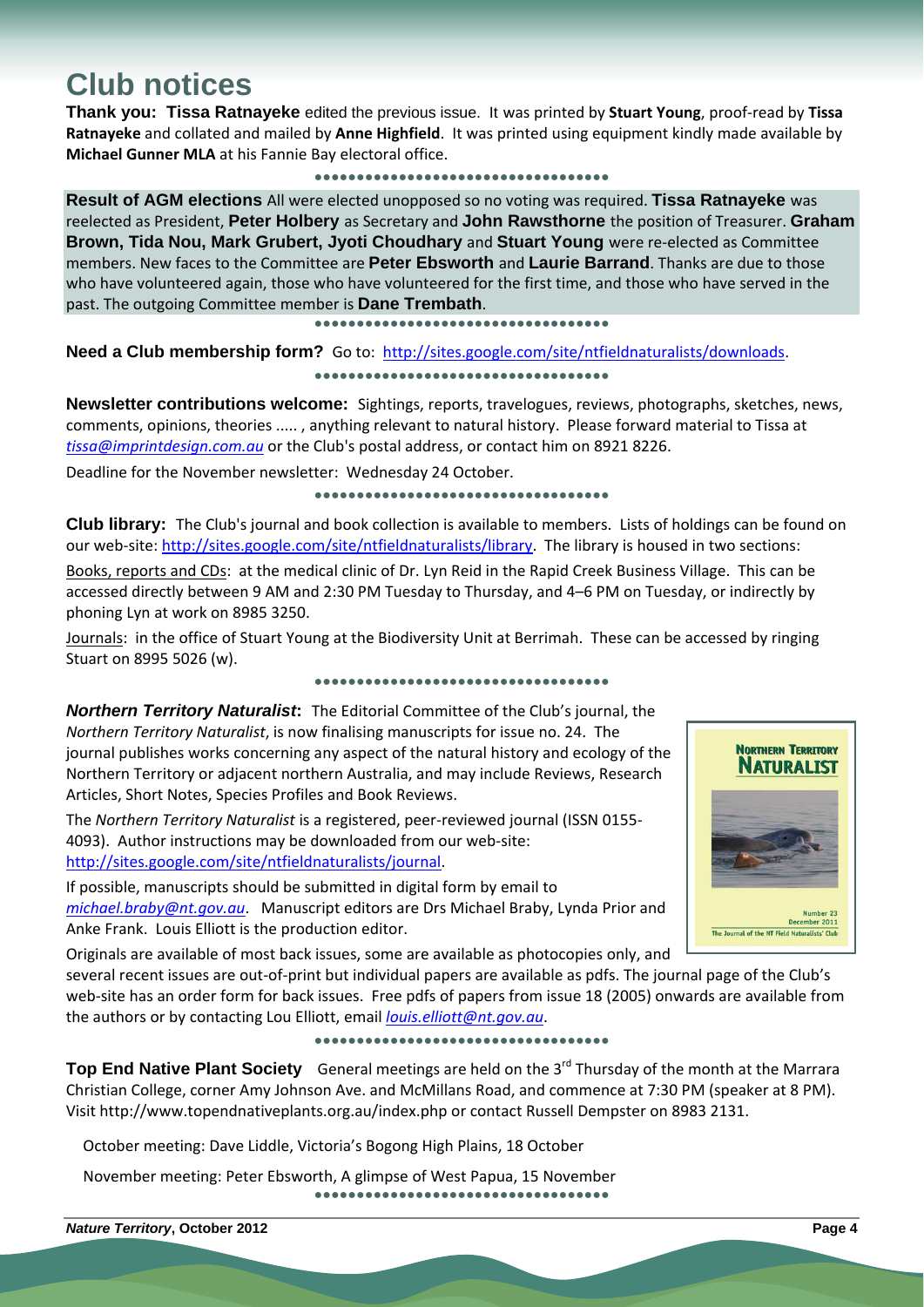# **Weird and wonderful fishes of the NT**

### **Report on Michael Hammer's September meeting presentation Mark Grubert Mark Grubert**

Mike Hammer migrated north to take on the position of Curator of Fishes at the NT Museum and Art Gallery in October last year. Since that time he has put together the highly successful Gone Fishin' exhibition and also travelled extensively within the NT collecting freshwater and estuarine fishes,

is unique in that the male carries the egg mass on a hook on his head (for reasons which remain unknown). Other denizens of the estuaries included the freshwater sawfish, with its chainsaw‐like rostrum; the speartooth shark, whose mouth contains rows of minute razor sharp teeth; the blind

several of which are yet to be described.

Mike's talk showcased some of the bizarre and beautiful fish that occur in the various aquatic habitats found in the NT. He began with examples from inland/freshwater systems; these included the grunters (which as the name suggest make a grunting noise, perhaps to attract a mate), the eel‐tail and



*The nursery fish is just one of the weird and wonderful fishes of the NT. Photo Michael Hammer*

fork‐tailed catfishes (whose sole purpose in life is to inflict pain on fishers) and also the striking rainbowfishes, which come in a variety of colours and are a popular aquarium fish.

Perhaps the most impressive fish from our inland waterways (at least in terms of durability) is the Finke goby, which can withstand temperatures from freezing to 40°C and salinities from 0−40 grams/litre.

The focus of the talk then changed to estuarine fishes. First among these was the nurseryfish, which worm goby, which resembles something from the X-files; and the lipstick goby, which from memory is also called *Angelinagobius joliei* (although my memory may be corrupted).

Mike then turned his attention to our marine fishes. These included the frisbee shaped batfish, the "winged" flying fish, the majestic sailfish, the hammerhead shark and the poisonous stonefish. Other highlights included giant gropers (which sound dodgy

but think of them as large cod), small, elegant Syngnathids (such as pipefishes and seahorses), colourful angelfishes and of course the clownfishes, which includes "nemo" in both orange and white and black and white guises.

Mike's enthusiasm for his work and fascination with the fish fauna of the Top End was clearly evident from his talk. The NT Museum and Art Gallery is lucky to have attracted such a passionate researcher and the NT Field Naturalists Club looks forward to future updates on his discoveries.



Above: *Two different colour forms of the Regal rainbowfish* Melanotaenia trifaciata *from the NT. Photos Michael Hammer*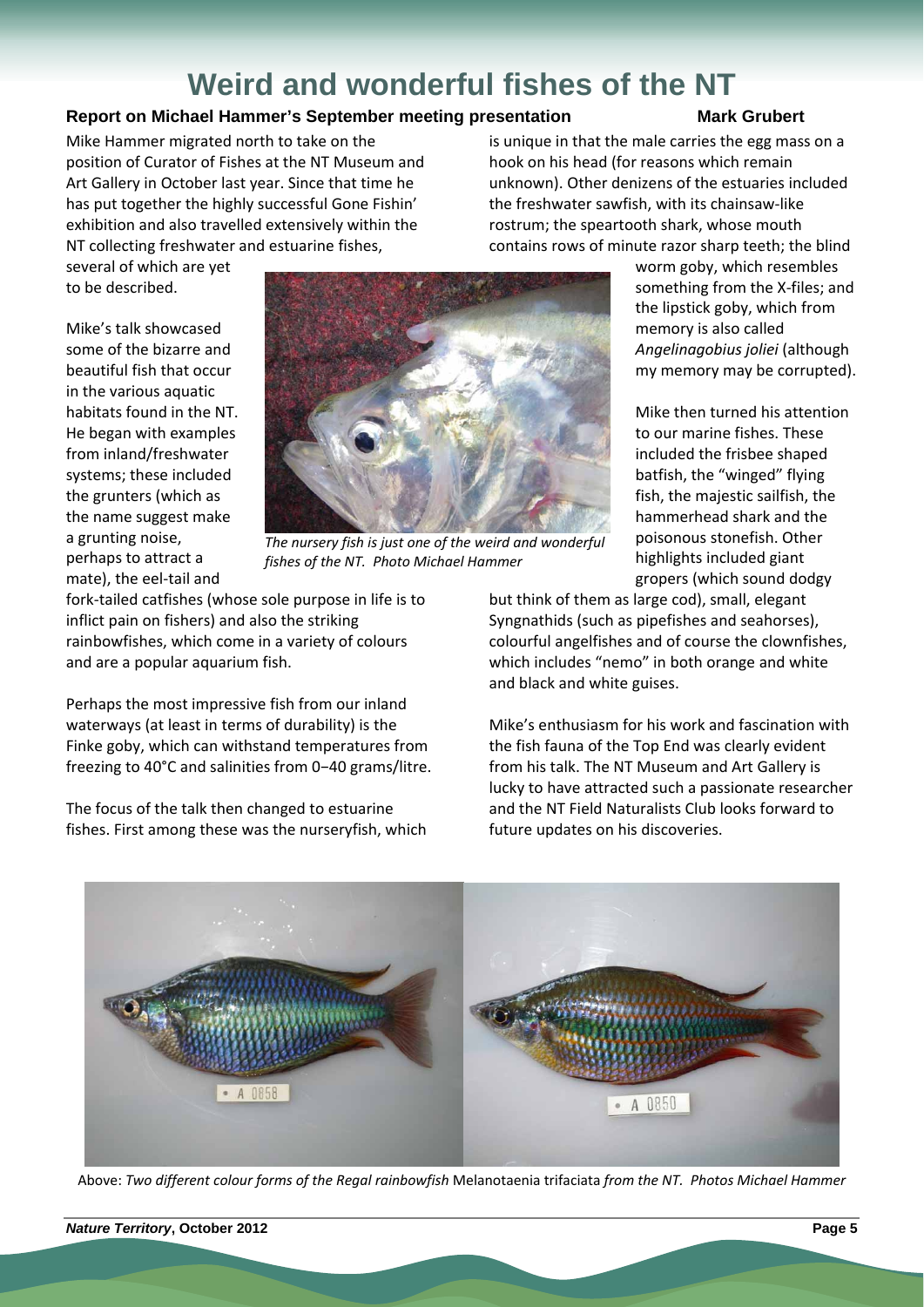## **Knuckey Lagoons**

### **Trip report on our club excursion to Knuckey Lagoons**

Our September field trip was a slight change of pace. Club members ventured out for a leisurely Sunday afternoon excursion to Knuckey Lagoons, half way between Darwin and Palmerston. A group of around 20 came along to view the waterbirds.



Towards the end of the dry season there are large aggregations of waterbirds in this and similar naturally occurring lagoons around Darwin. This Sunday afternoon was no exception, and although the waterbirds were disturbed by some turtle‐gathering locals, a roll‐call of regular waterbirds was present.



Top: Ducks all in a row - participants takeing in the view in the afternoon sun (Photo Ilona Barrand), Above: The shallow water and greenery shines as a beacon for waterbirds big and small in the late dry season, Photo Tissa Ratnayeke)

The bird list for the afternoon outing is as follows.

- Magpie Goose **Masked Lapwing Masked Lapwing** Wood Sandpiper Green Pygmy-goose Great Egret Great Egreen Comb-crested Jacana Pacific Black Duck Intermediate Egret Black-winged Stilt Darter **Contract Contract Contract Contract Contract Contract Contract Contract Contract Contract Contract Contract Contract Contract Contract Contract Contract Contract Contract Contract Contract Contract Contract Contrac** Little Pied Cormorant Australian White Ibis Whiskered Tern Little Black Cormorant Straw-necked Ibis Caspian Tern Australian Pelican Black-necked Stork
	-
- Radjah Shelduck White-necked Heron Sharp-tailed Sandpiper Hardhead **Cattle Egret** Cattle Egret Black-fronted Dotterel

Thanks to Tissa for leading this trip to a little piece of Top End jewellery, only minutes from home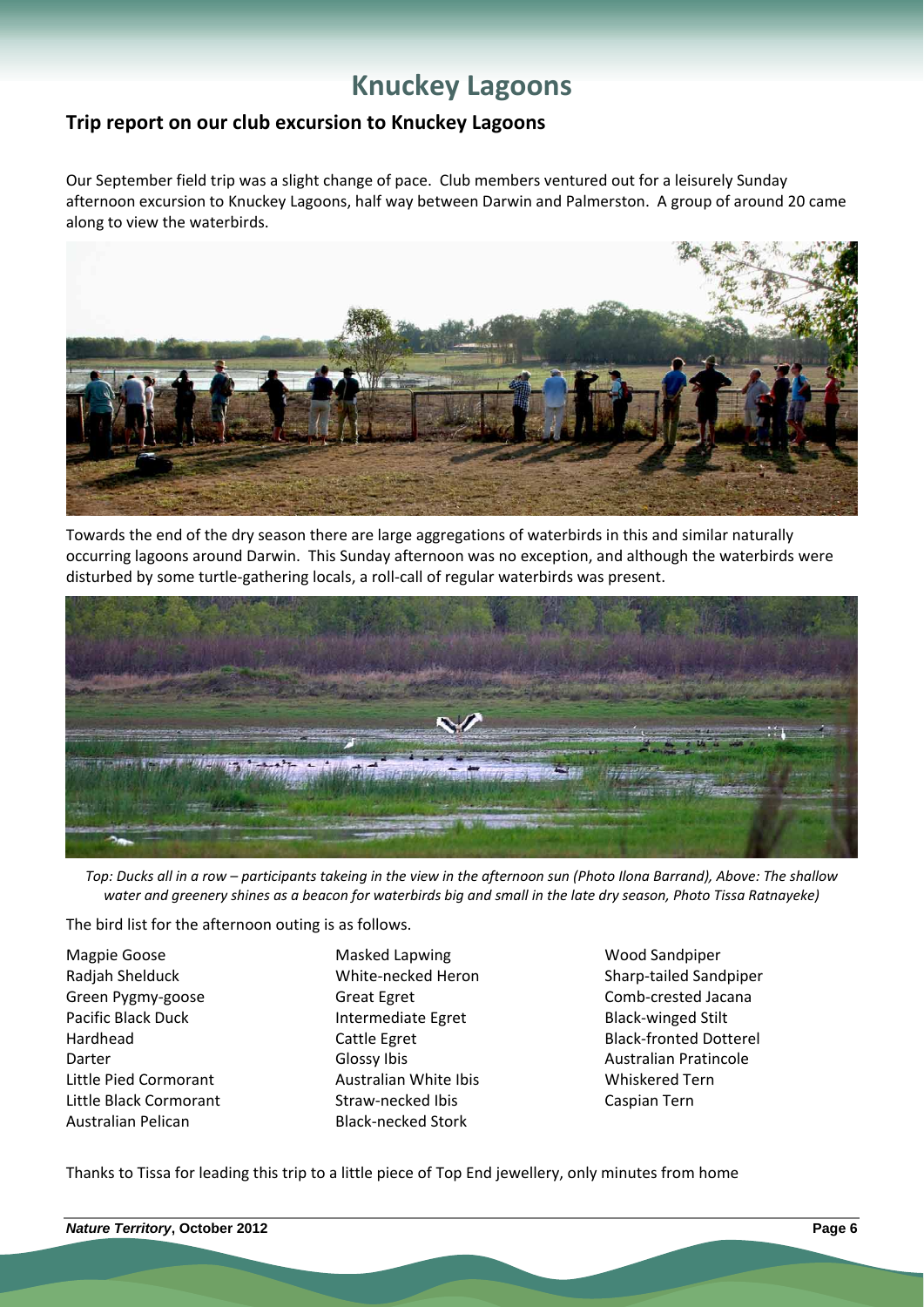# **Scrubfowl Shenanigans**

They're noisy, they're dog proof and they love to dig up the garden. They are the Orange‐footed Scrubfowl (*Megapodius reinwardt*), a common sight and sound around Top End suburbia these days. Affectionately known as Scrubbies, these opportunistic, chicken‐sized relics of Gondwana appear to thrive in close proximity to humans and often seem oblivious to our presence. They do especially well in our tropical gardens which offer

many things that scrubfowl need, such as dense trees and vegetation and plenty of moisture. Gardens also provide a source of food such as insects, fruits, berries, seeds and shoots.

Being a megapode, scrubfowl create nest mounds using plant material and sand or soil which pairs of birds will return to and maintain each year. Occasionally several pairs may use a single mound simultaneously (Palmer *et al.* 2000) and some mounds have had continual use for over 40 years (Jones *et al.* 1995). Using strong orange legs and feet the birds continuously add and remove leaf litter, mulch and other materials to the mound to mediate the temperature inside for egg‐incubation. This



*An Orange‐footed Scrubfowl patrols the mound. Photo Gill Ainsworth*

is not always welcomed by gardeners since they dishevel garden beds and irrigation systems in the process. Not to mention that their 'maniacal calls and screams carry some distance'. Mounds are sometimes removed to deter messy, noisy birds however attitudes towards them are generally positive (Gillis & Noske 2007).

*Megapodius reinwardt* hasn't always been a suburban resident. It has a large range and is found in Indonesia, Papua New Guinea, Timor‐Leste and northern Australia. It occurs in a range of habitats from sea‐level to 1,800m, including lowland, montane and swamp forest, mangroves and more arid bushy or wooded country near the coast (www.birdlife.org). Local records suggest the birds used to be restricted to large patches of monsoon forest on the coast or inland (Crawford 1972), such as Casuarina Coastal Reserve or East Point and there is no mention of Orange‐footed Scrubfowl in Thompson's 1978 'Common Birds of the Darwin Suburbs'. Scrubfowl were first noticed inhabiting Darwin city around the end of the 1980's and by the late 1990's were a common sight in gardens and streets across 23 suburbs (Franklin & Baker 2005).

**Gill Ainsworth** 

So why this growth in the suburban population? Several theories exist. One suggests that two main threats to scrubfowl eggs, buffalo and monitors, have decreased significantly in recent years due to culling programs and cane toad poisoning respectively. Another theory points to destruction of scrubfowl habitat in places like Lee Point and Buffalo Creek to create the very suburbs the birds now inhabit. A third theory suggests that the suburbs

> initially acted as sinks for excess young from nearby rainforests and may now be both sinks and sources of new generations of the species.

Whatever the reason, urbanisation of scrubfowl provides us with a great opportunity to learn more. Some interesting behavior has been observed in recent weeks.

About four years ago on a Bees Creek bush block, a pair of Orange‐footed Scrubfowl claimed for their mound a 2 metre tall pile of topsoil intended for the garden. They've maintained the mound and two juveniles have been spotted in the last two years. On an otherwise ordinary day in July, the pair was challenged by a male

previously observed foraging in open woodland to the rear of the property. The trio's cacophonous shrieking, flapping and chasing around attracted the attention of another pair who appeared from nearby until all five of them were cackling and flapping about on the nest‐ mound. The neighbouring pair appeared to be helping the resident male defend his mate as they frequently lunged at the interloper and once they had seen him off, made a noisy exit back to their own patch. The resident pair returned to digging on their mound. A couple of hours later the challenging male returned and despite the female's best efforts and her male's attempts to divert the interloper, the latter managed to pin her down and mate with her. Immediately afterwards the resident male mated with her. This was followed by much chasing around the garden until finally the challenger left.

A similarly extraordinary event involving five scrubfowl leaping on each other was observed the day before in a Darwin suburb. Perhaps the rain the previous Sunday had stirred the birds to begin breeding. Orange‐ footed Scrubfowl pair‐bond but although the female is polygamous she tends to mate with other males out of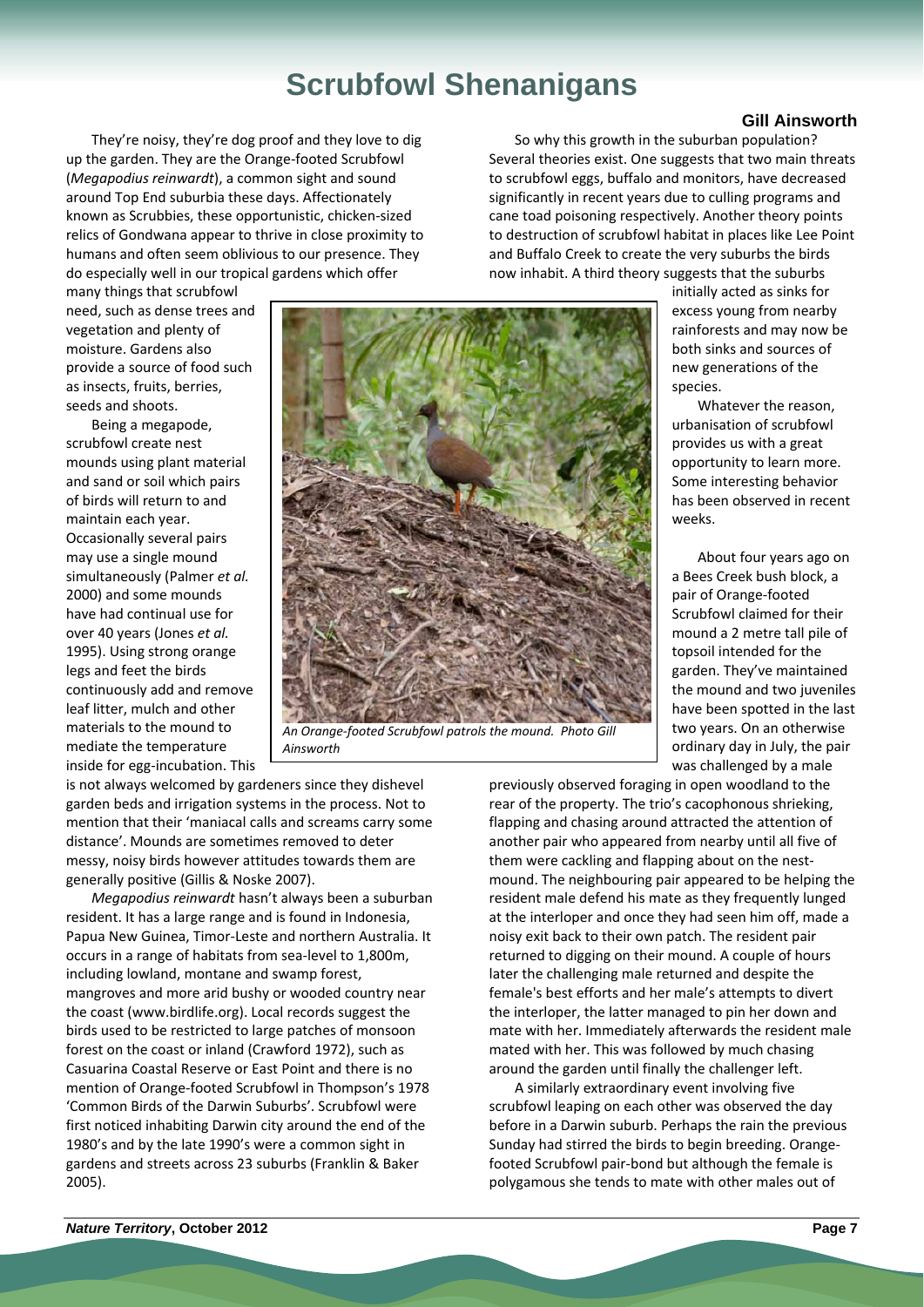sight and forced mating such as this is thought to be unusual.

All of this begs several questions. Is it common for scrubfowl to interact this way or is this possibly a suburban behaviour? Has suburban breeding increased since the last survey was conducted in 1998? As clearing continues to cater for larger and denser human populations in Darwin, Palmerston and the rural area will the birds still find a home in our suburbs?

There is clearly much more to learn about our Top End scrubfowl. Their high visibility, popularity and fascinating behavior could make these birds the ideal focus for a citizen science project. As well as adding to knowledge about the birds, participants might develop stronger attachments to their local Scrubbies and may inspire others to maintain wildlife friendly gardens and suburbs.

This article developed from a discussion on the NT Birds list and the author gratefully acknowledges the following local birding experts for their contribution: Graham Brown, Fiona Douglas, Johnny Estbergs, Stephen Garnett, Mike Jarvis, Niven *McCrie, Richard Noske, Magen Pettit, John Rawsthorne and Jo Wright*

#### References and further reading:

Crawford DN 1972 Emu **72**:131‐148; Franklin DC & Baker B 2005 Aust Field Ornith **22**:48‐50; Gillis M & Noske RA 2007 NT Nat **19**:76‐80; Jones DN, Dekker RWRJ & Roselaar CS 1995 The Megapodes, Oxford University Press; Thompson HAF 1978 Common birds of the Darwin suburbs. pp. 7‐12.

**●●●●●●●●●●●●●●●●●●●●●●●●●●●●●●●●●●●**

# **First Diprotodon Record for NT**

The massive *Diprotodon optatum*, a large wombat‐like creature that roamed Australia over the last 2.5 million years, was the largest marsupial known and the last of the extinct, herbivorous diprotodontids. *Diprotodon* was the first fossil mammal named from Australia (Owen 1838) and one of the most well known of the megafauna. It was widespread across Australia when the first indigenous people arrived, co-existing with them for thousands of years before becoming extinct

about 25,000 years ago.

And now a Diprotodon fossil has been discovered at a remote Territory cattle station, uncovering the very first Late Pleistocene megafauna site in the Northern Territory. The Museum and Art Gallery of the NT (MAGNT) received the large fossilised Diprotodon limb in September 2012, after it was located at a remote station in the Territory's North West.



According to Senior Curator of Earth Sciences at MAGNT, Dr Adam Yates, "although megafauna fossils from the Pleistocene epoch are located in sites in southern Australia, this is the first ever Late Pleistocene fossil site to be discovered in the NT. It is not known what else may be found at the new site, but the presence of a partial articulated skeleton is extremely promising. As the site is located in the Tropical North this discovery will shed light on the nature of the Top End in the Pleistocene epoch and might even reveal clues to the causes behind the controversial extinction event that wiped out Diprotodon and its contemporaries".

Exciting times for those amongst us who dreamed of being palaeozoologists as children!

References and further reading: http://australianmuseum.net.au/Diprotodon‐optatum http://lrm.nt.gov.au/ data/assets/pdf file/0018/128133/14‐09‐12‐First‐ever‐Diprotodon‐fossil‐discovered‐in‐the‐Territory.pdf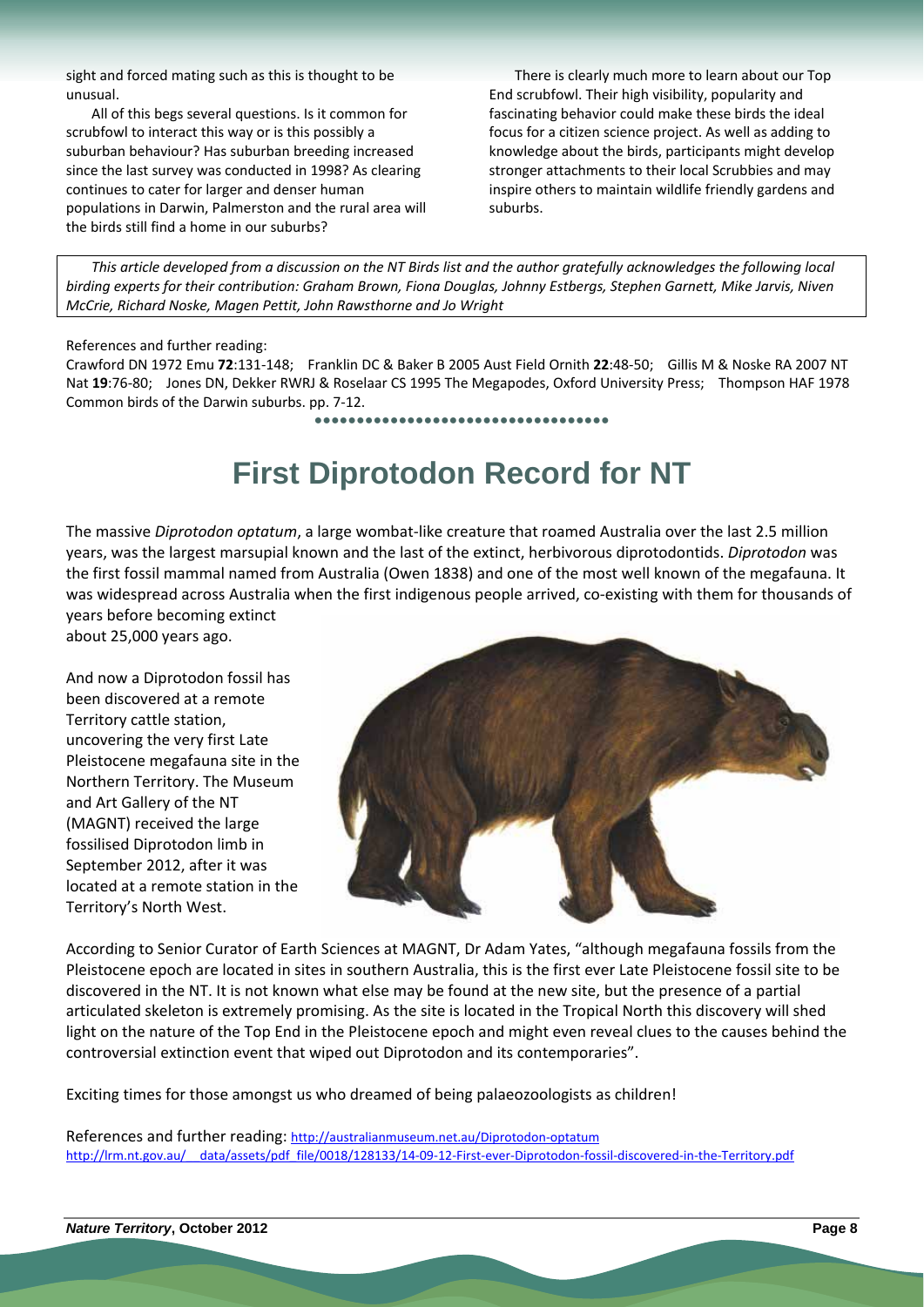# **Recent Literature summaries**

### **To catch a Mud Crab**

In fisheries research, a simple measure of abundance of the resource is catch per unit effort (CPUE) – when the stock is abundant, fishers catch more for the same amount of effort. Meynecke *et al.* (2012) examined long‐term patterns in CPUE for the Northern Territory Mud Crab fishery. They found that CPUE was highest (and presumably thus that the crabs were most abundant) in La Niña years and for one or two years thereafter. The main effect of La Niña on the Top End is to increase rainfall during the Build‐Up, thus lengthening the wet season. The authors suggest that the increased rainfall results in greater flushing of nutrients by rivers into estuaries, thus increasing the productivity of the Mud Crab environment.

**●●●●●●●●●●●●●●●●●●●●●●●●●●●●●●●●●●●**

### **The shark fishery**

Another measure of harvest impact used in fisheries research is the average size of individuals caught – when the catch is too high, size often progressively decreases. Field *et al.* (2012) examined change in size over 25 years in the north Australian shark fishery, and found evidence of a decline up until the mid‐1980s consistent with heavy fishing by overseas trawlers, followed by an increase in size as the industry was more closely regulated.

**●●●●●●●●●●●●●●●●●●●●●●●●●●●●●●●●●●●**

### **Mudskipper behaviour**

The mudskipper *Periophthalmus minutus* is mostly active only during the day and if the tide is out (Takeda *et al.* 2012). However, they become inactive when temperatures exceed 40°C and during heavy rain. During neap tide sequences when the habitat was not inundated for 9 days, they remained inactive (dry season) or active (wet season). Eggs "hatched upon submersion. Juveniles occurred in water pools on the mudflat surface in March."

**\_\_\_\_\_\_\_\_\_\_\_\_\_\_\_\_\_\_\_\_\_\_\_\_\_\_\_\_\_\_\_\_\_\_\_\_\_\_\_\_\_\_\_\_\_\_\_\_\_\_\_\_\_\_\_\_\_\_\_\_\_\_\_\_\_\_\_\_\_\_\_\_\_** 

### **Total Solar Eclipse Laurie Barrand Contract Contract Contract Contract Contract Contract Contract Contract Contract Contract Contract Contract Contract Contract Contract Contract Contract Contract Contract Contract Contra**

Australia is playing host to a total solar eclipse on November  $14<sup>th</sup>$  2012. It will start at dawn at about Jabiru, pass just south of Maningrida and then to the north of Groote Eylandt on its way to Cairns. The link below gives good information on where and when to see the eclipse. If you want to know more about photographing the eclipse or viewing it email *laurie.barrand@bigpond.com*.

The obvious warning is never look at the Sun directly at any time without proper protection, especially through cameras or binoculars. Maps and information:

http://eclipse.gsfc.nasa.gov/SEgoogle/SEgoogle2001/SE2012Nov13Tgoogle.html. http://www.astronomy.org.au/ngn/media/client/factsheet\_23revx.pdf

Viewing and camera filters: http://www.bintel.com.au/

**●●●●●●●●●●●●●●●●●●●●●●●●●●●●●●●●●●●**

### **What in the World?**

The plant at right was photographed by one of our members.

If your detective skills are up to scratch, you should be able to work out, by a series of findings and deductions, who took this photo.

If you think you can nut out the answer to this puzzle, send your answer to John Rawsthorne (*kim\_john@bigpond.net.au* ). Your name will go up in lights in the next newsletter, and the editor may even be able to find a prize commensurate with your achievement.

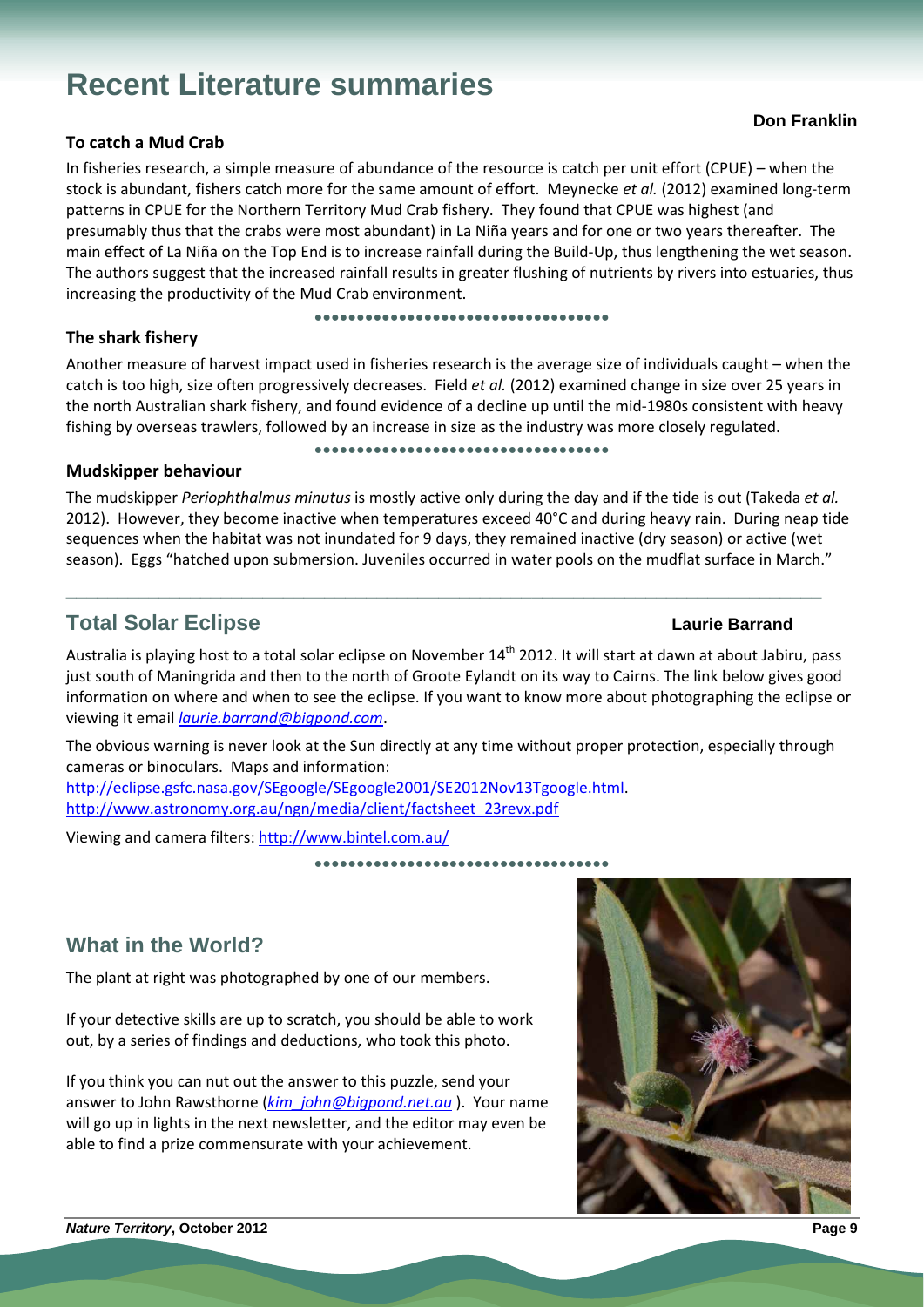# **Interesting bird sightings**

### **21 August to 22 September 2012 Compiled by Micha Jackson and Peter Kyne**

Sightings are as reported (unvetted, unconfirmed) and have been compiled from emails sent to the NT Birds forum (http://groups.yahoo.com/group/ntbirds) moderated by Niven McCrie, postings on Birdline Northern Territory (http://www.eremaea.com/) and from correspondences with birdwatchers. Bird names follow the IOC world checklist.

| <b>Species</b>                               | Date             | Location                                   | Observer/s             | Numbers/comments                                                 |  |  |  |
|----------------------------------------------|------------------|--------------------------------------------|------------------------|------------------------------------------------------------------|--|--|--|
| <b>Waterbirds, Seabirds &amp; Shorebirds</b> |                  |                                            |                        |                                                                  |  |  |  |
| <b>Great-billed Heron</b>                    | 22/8/12          | Jim Jim Billabong, KNP                     | Peter Kyne             | 1; and subsequent Kakadu sightings                               |  |  |  |
| <b>Great-billed Heron</b>                    | 17/9/12          | Mary River                                 | Luke Paterson          |                                                                  |  |  |  |
| <b>Great-billed Heron</b>                    | 7/9/12           | Katherine Gorge                            | Janet Chapman          | 1                                                                |  |  |  |
| Lesser Frigatebird                           | 21/9/12          | <b>Buffalo Creek</b>                       | Gerry van Wees         | Female                                                           |  |  |  |
| <b>Black Bittern</b>                         | 18/9/12          | Yellow Water, Kakadu                       | Luke Paterson          |                                                                  |  |  |  |
| <b>White-browed Crake</b>                    | 21/8/12          | Holmes Jungle                              | <b>Dominic Funnell</b> |                                                                  |  |  |  |
| <b>Chestnut Rail</b>                         | 5/9/12           | Elizabeth River Bridge                     | Darryel Binns          |                                                                  |  |  |  |
| <b>Chestnut Rail</b>                         | 5/9/12           | <b>Buffalo Creek</b>                       | Peter Kyne             | 2 chased Buff-banded Rail out of<br>mangroves; and other reports |  |  |  |
| <b>Wood Sandpiper</b>                        | 26/8/12          | Fiddlers Lane, Knuckey<br>Lagoons          | <b>Dominic Funnell</b> | 4; first report of season                                        |  |  |  |
| <b>Birds Of Prey</b>                         |                  |                                            |                        |                                                                  |  |  |  |
| Pacific Baza                                 | 15/9/12          | <b>CDU Darwin</b>                          | <b>Graham Brown</b>    | $\mathbf{1}$                                                     |  |  |  |
| Letter-winged Kite                           | 9/9/12           | Mac Clark Cons. Res.,<br>central Australia | Barb & Jim Gilfedder   | 4                                                                |  |  |  |
| Letter-winged Kite                           | $^{\sim}20/9/12$ | Sth Adelaide R floodplain                  | Peter Madvig           | $\mathbf{1}$                                                     |  |  |  |
| <b>Red Goshawk</b>                           | 29/8/12          | Bitter Springs, Mataranka                  | John & Sue O'Malley    | Female                                                           |  |  |  |
| Grey Falcon                                  | 27/8/12          | <b>Barkly Homestead</b>                    | John & Sue O'Malley    | 1                                                                |  |  |  |
| <b>Black Falcon</b>                          | 21/8/12          | Holmes Jungle                              | <b>Dominic Funnell</b> |                                                                  |  |  |  |
| <b>Black Falcon</b>                          | 27/8/12          | <b>Barkly Homestead</b>                    | John & Sue O'Malley    |                                                                  |  |  |  |
| <b>Other Non-Passerines</b>                  |                  |                                            |                        |                                                                  |  |  |  |
| <b>Hooded Parrot</b>                         | 21/9/12          | Pine Creek oval                            | Mike Jarvis            | $40+$                                                            |  |  |  |
| <b>Oriental Cuckoo</b>                       | 22/9/12          | Sandy Creek, Darwin                        | Mike Jarvis            | Male                                                             |  |  |  |
| <b>Oriental Cuckoo</b>                       | 24/9/12          | <b>Palmerston STW</b>                      | Luke Paterson          |                                                                  |  |  |  |
| Channel-billed Cuckoo                        | 29/8/12          | East Alligator River, KNP                  | Peter Kyne             | 15 in flight (largest group: 5)                                  |  |  |  |
| <b>Rufous Owl</b>                            | 22/8/12          | Jim Jim Billabong, KNP                     | Peter Kyne             | Heard                                                            |  |  |  |
| <b>Rufous Owl</b>                            | 9/9/12           | Howard Spr. Cara. Park                     | John & Sue O'Malley    | $\overline{2}$                                                   |  |  |  |
| Little Kingfisher                            | 18/9/12          | Yellow Water, Kakadu                       | Luke Paterson          | $4+$                                                             |  |  |  |
| <b>Passerines</b>                            |                  |                                            |                        |                                                                  |  |  |  |
| Crested (Northern) Shriketit                 | 30/8/12          | Central Arnhem Hwy                         | John & Sue O'Malley    | 2                                                                |  |  |  |
| Mangrove Robin                               | 5/9/12           | Elizabeth River Bridge                     | Darryel Binns          | 3                                                                |  |  |  |
| Cicadabird                                   | 16/9/12          | Palmerston STW                             | Luke Paterson          |                                                                  |  |  |  |
| <b>Gouldian Finch</b>                        | 18/9/12          | Kakadu Hway S of Cooinda                   | Luke Paterson          | $^{\sim}$ 15                                                     |  |  |  |

### **Leanyer Ponds:**

Access to Leanyer Ponds is generally available after induction through PAWC. Go to https://www.rapidinduct.com.au/powerwater/waterservices to commence the induction process. A key to the ponds may be obtained on payment of a \$50 deposit. Only those who have undertaken the induction and signed an indemnity can enter Leanyer Ponds.

Leanyer Sewage Ponds will be **temporarily closed** to birdwatchers from 1 May 2012 due to major works being undertaken by Power and Water. This work will involve significant mobile plant and equipment on‐site to remove accumulated sludge in order to enhance the treatment process. Closure of the entire lagoon site to non‐Power and Water staff will be required during this time. Power and Water will advise when the ponds will be re‐opened to birdwatchers possessing a permit to access the site.

Bryan Baker has keys for the Alice Springs Sewage Ponds, available for collection in Darwin by members before they head south. Bryan can be reached in Darwin on 8948 2196.